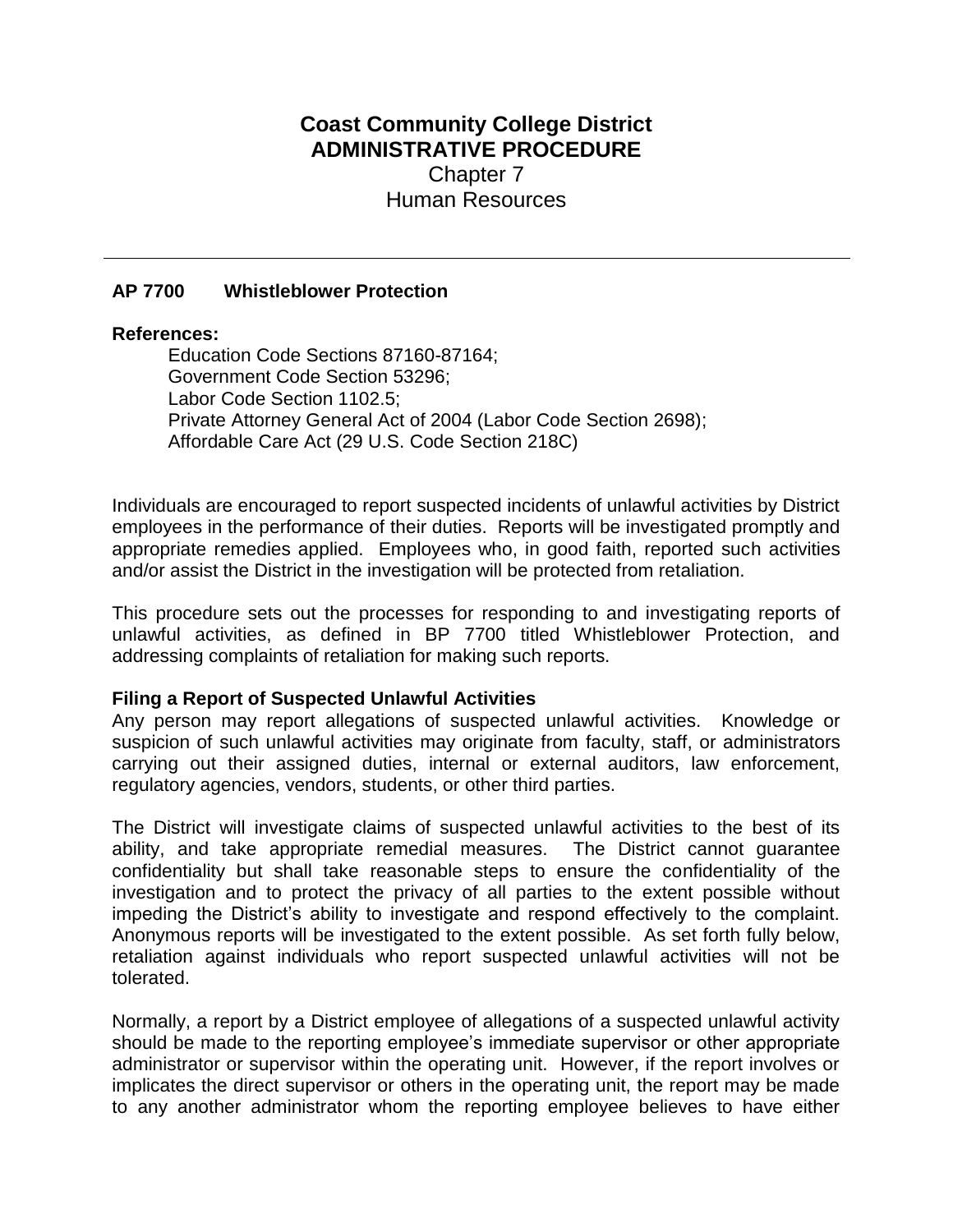responsibility over the affected area or the authority to review the alleged unlawful activity on behalf of the District. When the alleged unlawful activities involve a college president, the report should be made directly to the Chancellor. When the alleged unlawful activity involves the Chancellor, the report should be made to the President of the Board of Trustees. When the alleged unlawful activity involves the Board of Trustees or one of its members, the report should be made to the Chancellor who will confer with the President of the Board of Trustees and/or legal counsel on how to proceed.

Allegations of suspected unlawful activities should be made in writing so as to assure a clear understanding of the issues raised, but may be made orally. Such reports should be factual and contain as much specific information as possible. The receiving supervisor or administrator should elicit as much information as possible. If the report is made orally, the receiving supervisor or administrator shall reduce it to writing and make every attempt to get the reporter to confirm by his/her signature that it is accurate and complete.

Once the receiving supervisor or administrator has received and/or prepared a written report of the alleged unlawful activity, he/she must immediately forward to the president of the college where the alleged activity has occurred or to the Chancellor if the activity involves the District office or is District-wide. However, if this process would require submitting the report to an employee implicated in the report, the receiving supervisor or administrator should follow the reporting options outlined, above. The administrator who receives the written report pursuant to this paragraph is responsible for ensuring that a prompt and complete investigation is made by an individual with the competence and objectivity to conduct the investigation, and that the assistance of counsel and/or an outside investigator is secured if deemed necessary.

In the course of investigating allegations of unlawful conduct, all individuals who are contacted and/or interviewed shall be advised of the District's no-retaliation policy. Each individual shall be: a) warned that retaliation against the reporter(s) and/or others participating in the investigation will subject the employee to the disciplinary process up to and including termination; and b) advised that if he/she experiences retaliation for cooperating in the investigation, then it must be reported immediately.

In the event that an investigation into alleged unlawful activity determines that the allegations are accurate, prompt and appropriate corrective action shall be taken.

# **Protection from Retaliation**

When a person makes a good-faith report of suspected unlawful activities to an appropriate authority, the report is known as a protected disclosure. District employees and applicants for employment who make a protected disclosure are protected from retaliation.

Any employee who believes he/she has been (1) subjected to or affected by retaliatory conduct for reporting suspected unlawful activity, or (2) for refusing to engage in activity